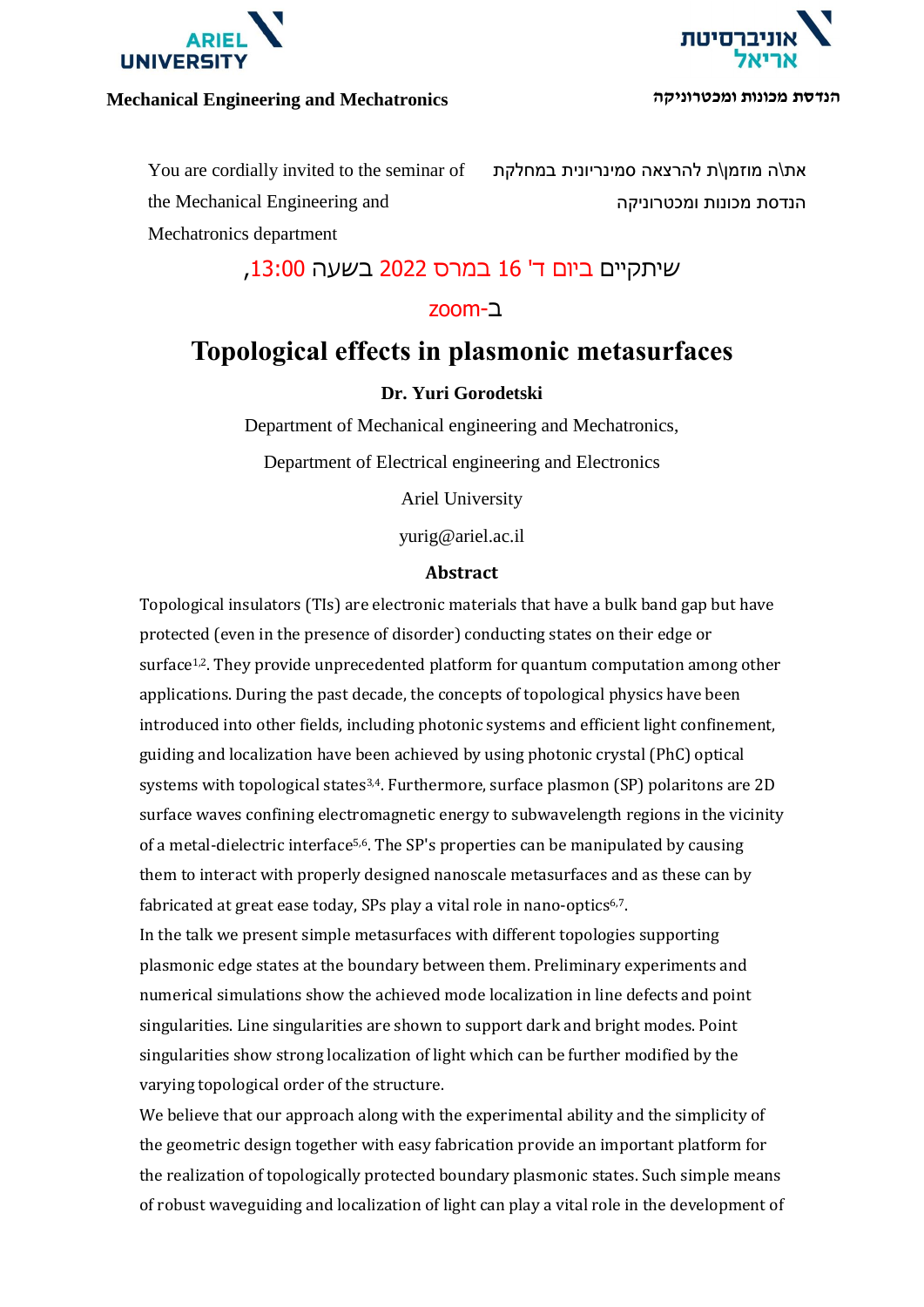



#### **Mechanical Engineering and Mechatronics ומכטרוניקה מכונות הנדסת**

nano-photonic devices. In view of the scientific and practical interest of our findings we believe that further research in this field may pave the way to a novel nanophotonic circuitry based on topology.

#### REFERENCES

- [1] J. E. Moore, Nature, **464**, 194 (2010).
- [2] Z. Yue, X. Wang, and M. Gu, Advanced Topological Insulators, **45** (2019).
- [3] L. Lu, J. D. Joannopoulos, and M. Soljačić, Nature Photonics, **8**, 821 (2014).
- [4] E. Yablonovitch, Journal of Modern Optics, **41**, 173 (1994).
- [5] T. W. Ebbesen, H. J. Lezec, H. Ghaemi, T. Thio, and P. A. Wolff, Nature, **391**, 667 (1998).
- [6] S. I. Bozhevolnyi, J. Erland, K. Leosson, P. M. W. Skovgaard, and J. M. Hvam, Phys. Rev. Lett. **86**, 3008 (2001).
- [7] M. Proctor, P. A. Huidobro, S. A. Maier, R. V. Craster, and M. P. Makwana, Nanophotonics, **9**, 657(2020).
- [8] T. A. Kelf, Y. Sugawara, J. J. Baumberg, M. Abdelsalam, and P. N. Bartlett, Phys. Rev. Lett. **95**, 116802 (2005).